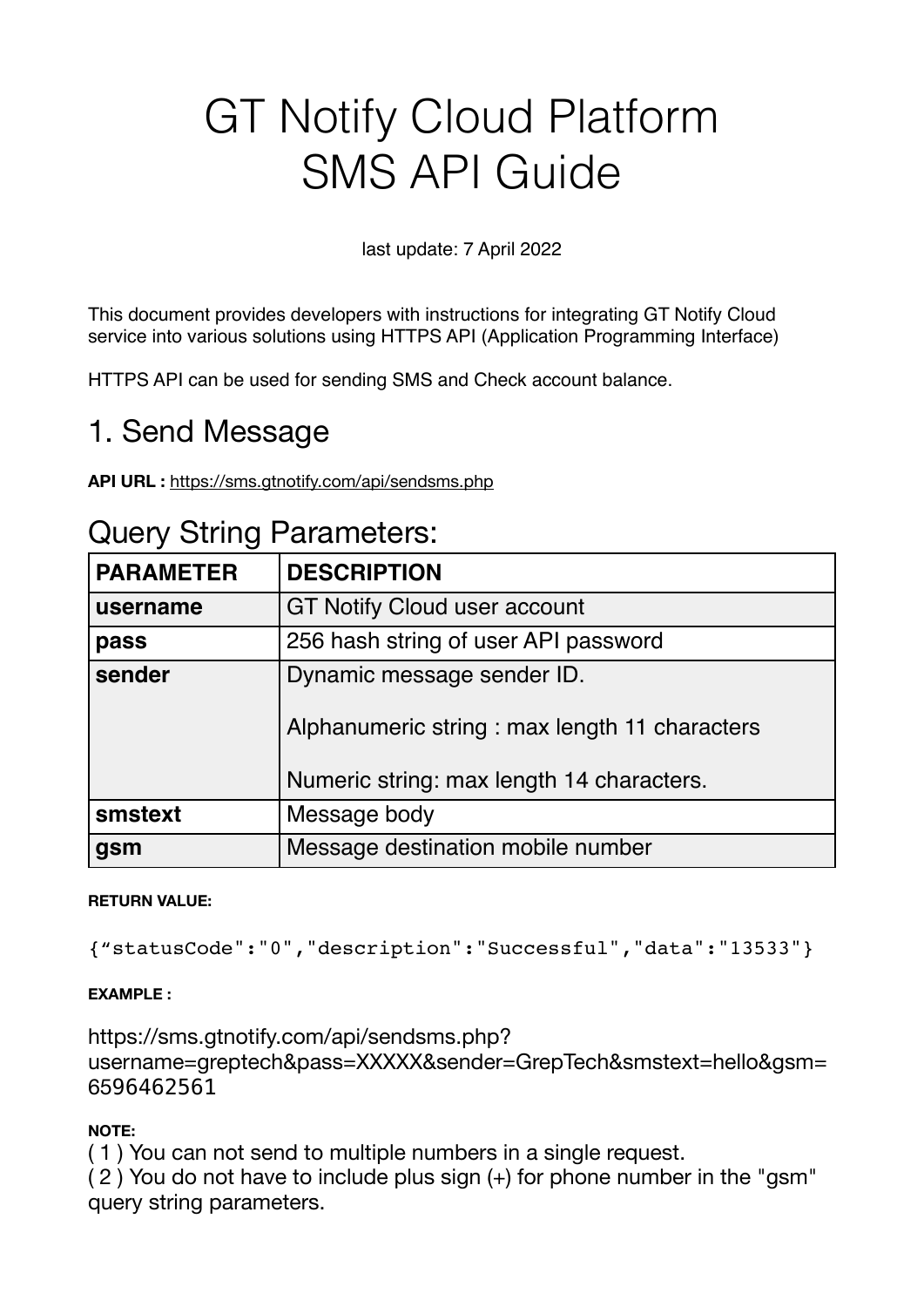# Sample code using PHP:

### <?php

\$url = ["https://sms.gtnotify.com/api/sendsms.php"](https://sms.gtnotify.com/api/sendsms.php);

 $$user = "tester";$ 

\$pass = hash('sha256',"Password");

\$sender = "Mybrand";

 $$gsm = "6596462561";$ 

\$message = "HelloWorld";

\$post\_vars = "username=".\$user."&pass=".\$pass."&sender=". \$sender."&smstext=".\$message."&gsm=".\$gsm;

 $$ch = curl$  init( $$url);$ 

```
curl_setopt( $ch, CURLOPT_POST, 1);
curl_setopt( $ch, CURLOPT_POSTFIELDS, $post_vars);
curl_setopt($ch, CURLOPT_FOLLOWLOCATION, 1);
curl_setopt( $ch, CURLOPT_HEADER, 0);
curl_setopt($ch, CURLOPT_RETURNTRANSFER, 1);
curl_setopt( $ch, CURLOPT_SSL_VERIFYPEER, false);
```

```
$response = curl\_exec(<math>$ch</math>);
```
\$response = json\_decode(\$response);

curl\_close(\$ch);

 $2$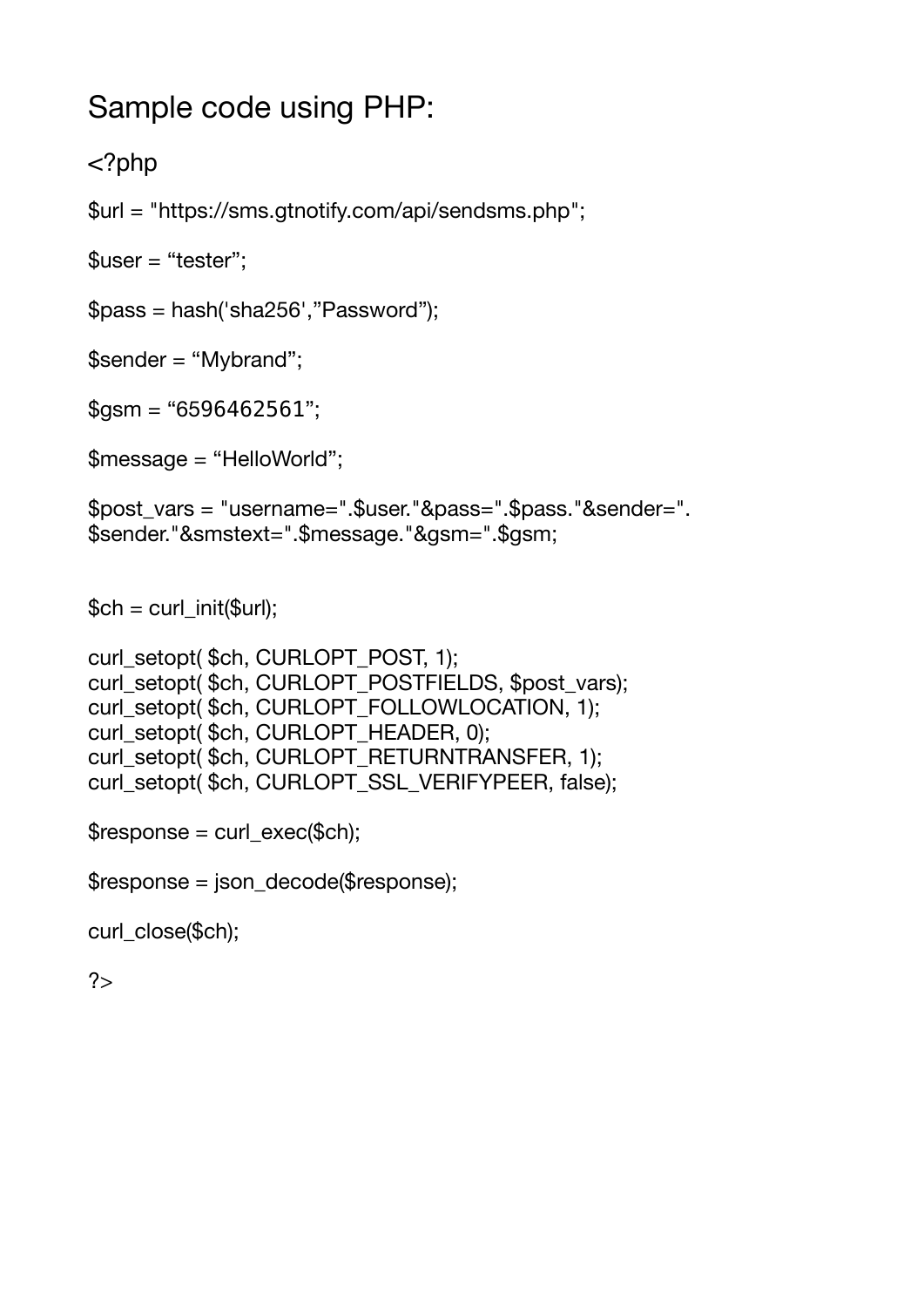# 2. Check Account Balance

**API URL :** [https://sms.gtnotify.com/api/c](https://sms.gtnotify.com/api/)heckbalance.php

# Query String Parameters:

| <b>PARAMETER</b> | <b>DESCRIPTION</b>                                   |
|------------------|------------------------------------------------------|
| username         | GT Notify Cloud account user name                    |
| pass             | 256 hash string of GT Notify Cloud user API password |

**RETURN: NUMBER (ACCOUNT CREDITS BALANCE)**

### **EXAMPLE :**

https://sms.gtnotify.com/api/checkbalance.php?username=greptext&pass=XXXXX

# Sample code using PHP:

<?php

\$url = ["https://sms.gtnotify.com/api/checkbalance.php"](https://sms.gtnotify.com/api/checkbalance.php);

\$user = "tester";

\$pass = hash('sha256',"Password");

\$post\_vars = "username=".\$user."&pass=".\$pass.";

 $$ch = curl_init({$url});$ 

```
curl_setopt( $ch, CURLOPT_POST, 1);
curl_setopt( $ch, CURLOPT_POSTFIELDS, $post_vars);
curl_setopt( $ch, CURLOPT_FOLLOWLOCATION, 1);
curl_setopt( $ch, CURLOPT_HEADER, 0);
curl_setopt( $ch, CURLOPT_RETURNTRANSFER, 1);
curl_setopt($ch, CURLOPT_SSL_VERIFYPEER, false);
```

```
$response = curl\_exec(<math>$ch</math>);
```
curl\_close(\$ch);

?>